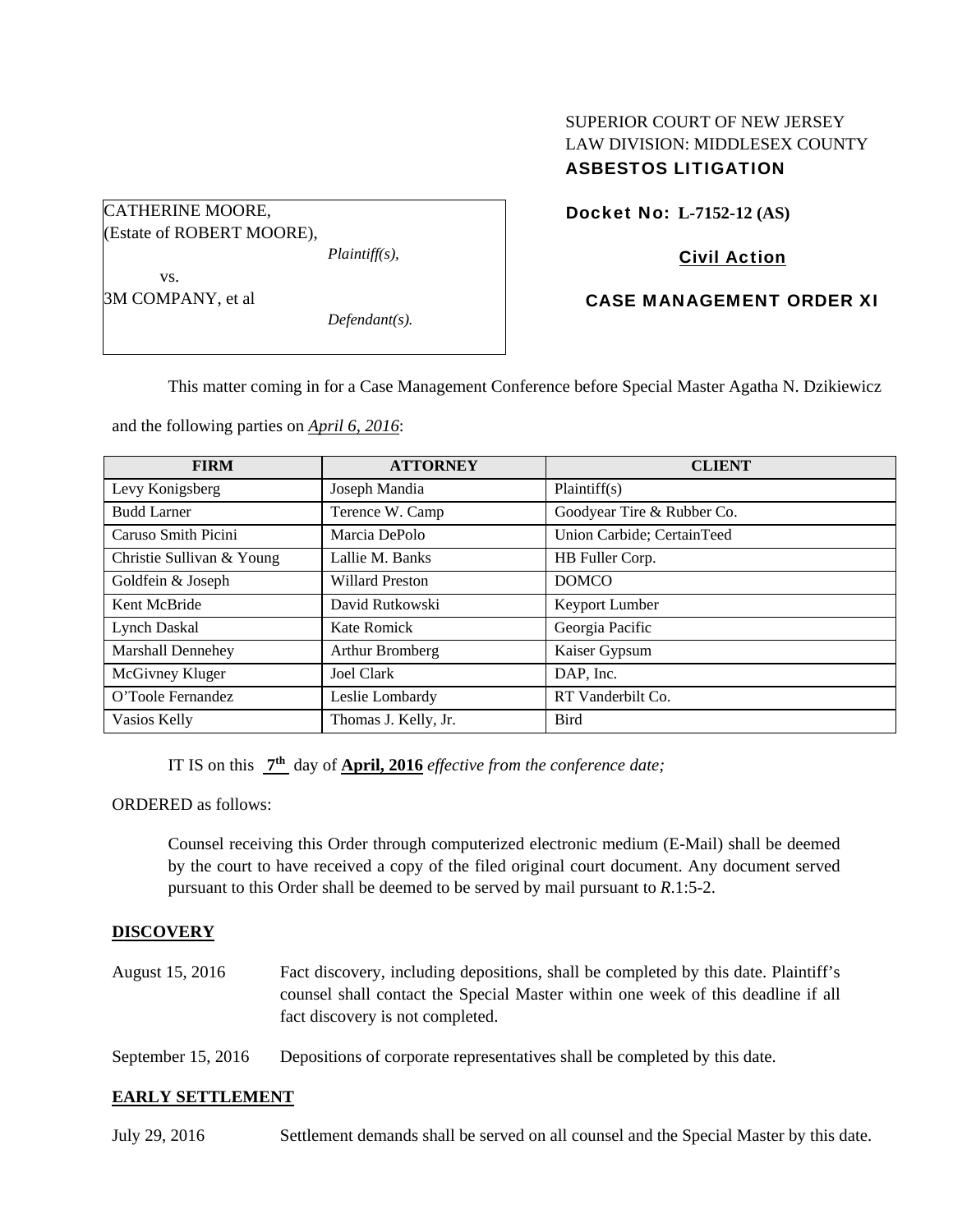### **SUMMARY JUDGMENT MOTION PRACTICE**

| October 21, 2016   | Plaintiff's counsel shall advise, in writing, of intent not to oppose motions by this date. |
|--------------------|---------------------------------------------------------------------------------------------|
| November 4, $2016$ | Summary judgment motions shall be filed no later than this date.                            |
| December 2, $2016$ | Last return date for summary judgment motions.                                              |

### **MEDICAL DEFENSE**

- October 21, 2016 Plaintiff shall serve medical expert reports by this date.
- January 20, 2017 Defendants shall identify its medical experts and serve medical expert reports, if any, by this date. **In addition, defendants shall notify plaintiff's counsel (as well as all counsel of record) of a joinder in an expert medical defense by this date.**

#### **LIABILITY EXPERT REPORTS**

October 21, 2016 Plaintiff shall identify its liability experts and serve liability expert reports or a certified expert statement by this date or waive any opportunity to rely on liability expert testimony.

January 20, 2017 Defendants shall identify its liability experts and serve liability expert reports, if any, by this date or waive any opportunity to rely on liability expert testimony.

#### **ECONOMIST EXPERT REPORTS**

October 21, 2016 Plaintiff shall identify its expert economists and serve expert economist report(s), if any, by this date or waive any opportunity to rely on economic expert testimony.

January 20, 2017 Defendants shall identify its expert economists and serve expert economist report(s), if any, by this date or waive any opportunity to rely on economic expert testimony.

### **EXPERT DEPOSITIONS**

February 17, 2017 Expert depositions shall be completed by this date. To the extent that plaintiff and defendant generic experts have been deposed before, the parties seeking that deposition in this case must file an application before the Special Master and demonstrate the necessity for that deposition. To the extent possible, documents requested in a deposition notice directed to an expert shall be produced three days in advance of the expert deposition. The expert shall not be required to produce documents that are readily accessible in the public domain.

#### **PRE-TRIAL AND TRIAL**

September 14, 2016 The settlement conference previously scheduled on this date is **cancelled**.

\_\_\_\_\_\_\_\_\_\_\_\_\_\_\_\_\_\_\_\_\_\_\_\_\_\_\_\_\_\_\_\_\_\_\_\_\_\_\_\_\_\_\_\_\_\_\_\_\_\_\_\_\_\_\_\_\_\_\_\_\_\_\_\_\_\_\_\_\_\_\_\_\_\_\_\_\_\_\_\_\_\_\_\_\_\_\_\_\_\_\_\_\_\_\_\_\_\_\_\_\_\_\_\_\_\_\_\_\_\_